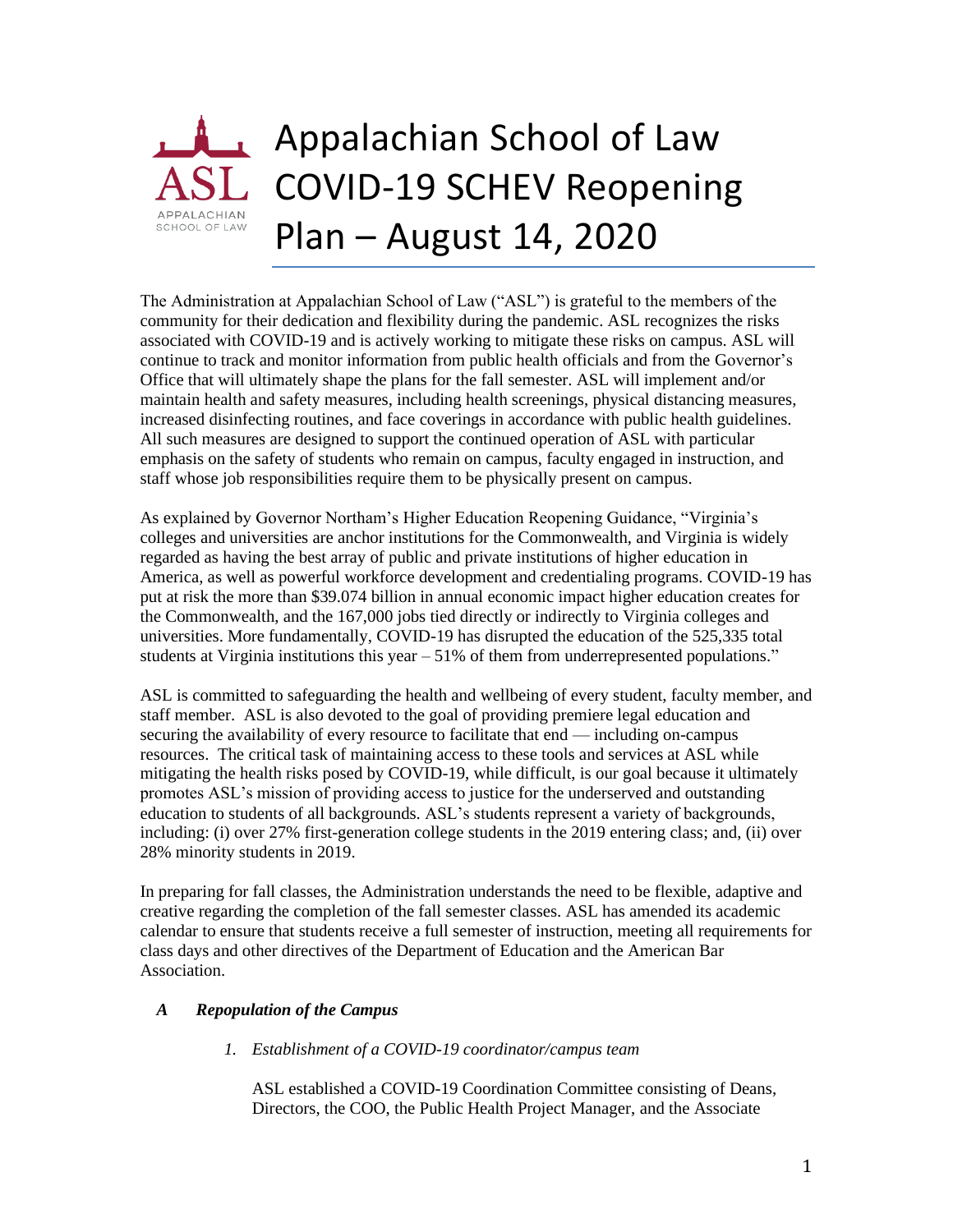General Counsel. The COVID-19 Coordination Committee has been meeting regularly to consider the possible contingencies for operations going forward. In order to do so, ASL has to ensure that every policy and practice on campus is thoroughly studied and is designed to guard the health and safety of all of those in the campus community; to that end, the Committee is making recommendations on a full range of scenarios on campus that must be considered.

### *2. Contact information and procedures for reaching the local health department.*

ASL will distribute the below contact information for the Buchanan County Health Department, along with contact information for Buchanan General Hospital and other medical providers to all employees and students. This information will be posted on campus, distributed by electronic means and included in "Welcome Packets" and "Welcome Back Packets." All ASL community members are encouraged to use this information to contact the Buchanan County Health Department or other medical providers for assistance with any of their care needs.

### **Buchanan County Health Department**

1051 Rosebud Road Grundy, VA 24614 (276) 935-4591

# **Other Providers:**

#### *Clinics:*

Appalachian Family Care Inside Vansant Food City 18765 Riverside Drive Vansant, VA 24656 (276) 935-2880

Comprehensive Family Practice 18334 Riverside Drive Grundy, VA 24614 (276) 597-6326

Harman Community Clinic PO Box 669 Grundy, VA 24614 (276) 935-2677

Mountain Home VA Medical Center 1941 Lovers Gap Road Suite A Vansant, VA 24656 (276) 597-7180

Commonwealth Family Medicine 1532 Slate Creek Road Grundy, VA 24614 (276) 935-1760

Family Care Center 1109 Plaza Drive Grundy, VA 24614 (276) 935-2677

Keen Mountain Clinic PO Box 669 Grundy, VA 24614 (276) 498-3446

Thompson Family Health Center 1721 Lovers Gap Road PO Box 1149 Vansant, VA 24656 (276) 597-7081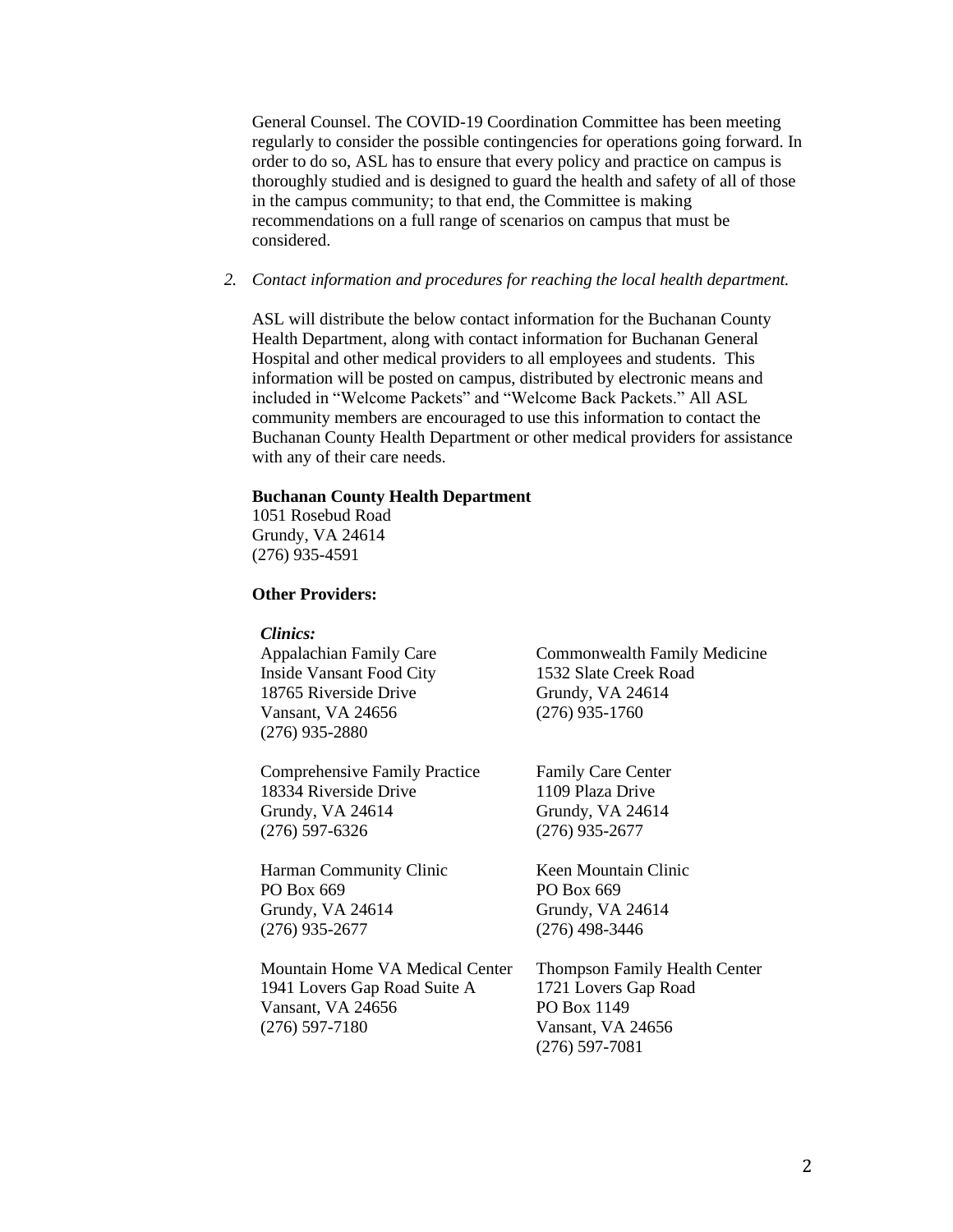Town Center Urgent Care 1107 Riverview Street Grundy, VA 24614 (276) 244-1557

#### *Hospitals:*

Buchanan General Hospital 1353 Slate Creek Road Grundy, VA 24614 (276) 935-1000 or (276) 935-1199 [www.bgh.org](http://www.bgh.org/)

Pikeville Medical Center 911 S Bypass Road Pikeville, KY 41501 [www.pikevillehospital.org](http://www.pikevillehospital.org/) Ultra Health 13401 Gov. GC Peery Highway Pounding Mill, VA 24637 (276) 385-1183

Clinch Valley Medical Center 6801 Governor George C. Peery Highway Richlands, VA 24641 (276)596-6000 [www.clinchvalleyhealth.com](http://www.clinchvalleyhealth.com/)

*Pharmacies:*

Buchanan Pharmacy Associates 1535 Slate Creek Road Grundy, VA 24614 (276) 935-2323

Food City Pharmacy Inside Food City 18765 Riverside Drive Vansant, VA 24656 (276) 935-7455 Medical Park Pharmacy 1503 Slate Creek Road Grundy, VA 24614 (276) 935-6455

Plaza Economy Drug 1123 Plaza Drive Grundy, VA 24614 (276)935-9406

Westwood Pharmacy 24505 Riverside Drive Grundy, VA 24614 (276) 935-4040

Family Drug 1755 Lovers Gap Road Vansant, VA 24656 (276) 597-2520

Hurley Pharmacy 10249 Hurley Road Hurley, VA 24620 (276) 566-4488

Walmart Pharmacy 1179 Riverview Street Grundy, VA 24614 (276) 244-3014

Walgreen's 20822 Riverside Drive Grundy, VA 24614 (276) 935-2789

#### *3. Students' initial return to campus (such as initial screening, move-in)*

Before being permitted access to campus, students will be required to obtain a COVID-19 test. If a student tests positive, he or she will be required to selfquarantine and remain off campus until the recommendations for discontinuation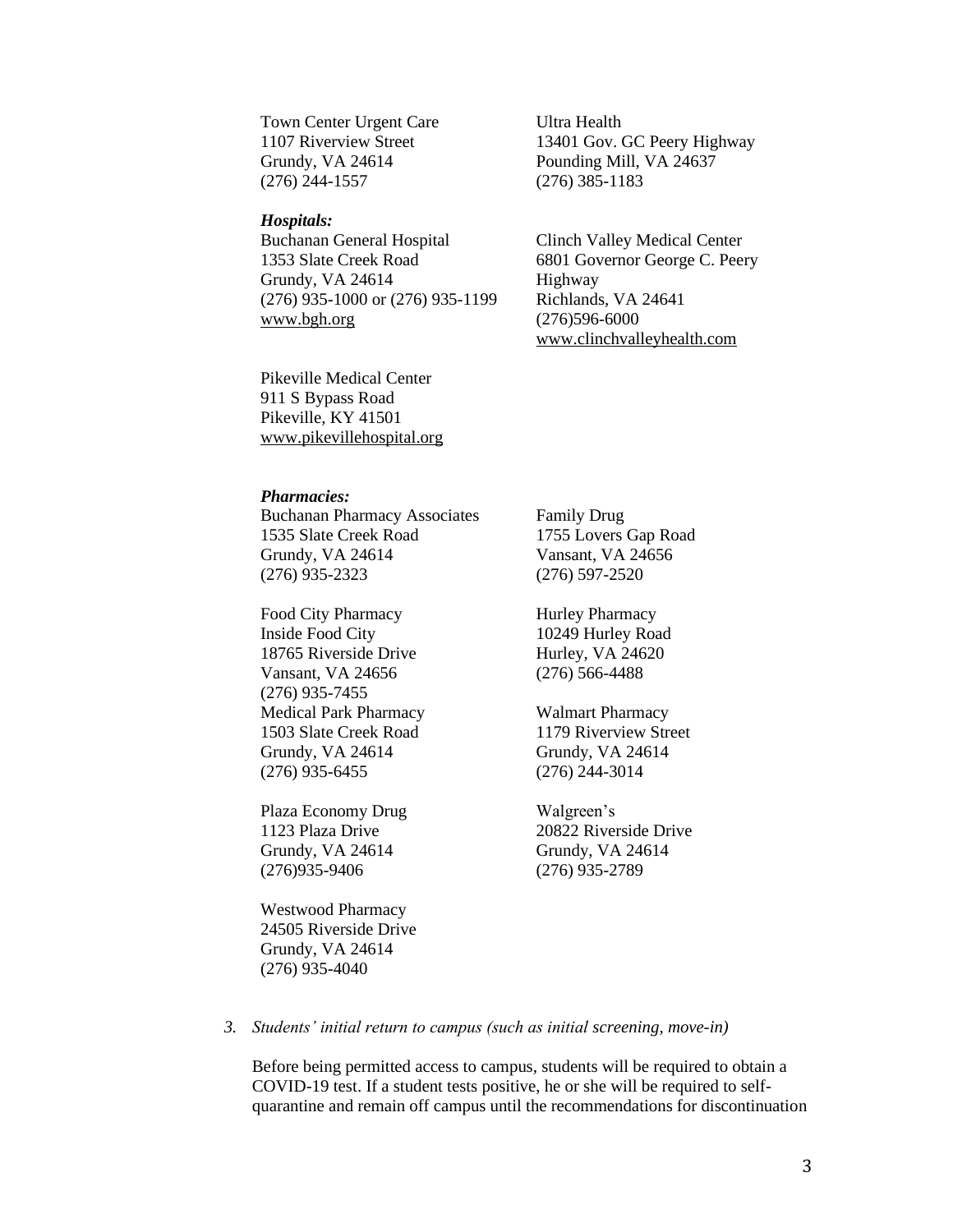of isolation can be met. The student will be required to show proof of a negative test administered within 48 hours of returning to campus. Upon returning, "Welcome Packets" and "Welcome Back Packets" will be distributed to students that contain vital information on COVID-19 prevention, contact information for medical providers, and other necessary updates. In accordance with current recommendations of "Items to Have on Hand" from the Centers for Disease Control and Prevention, ("CDC"), the packets will also contain two (2) cloth masks, individual containers of hand sanitizer, and individual packs of tissues. ASL will also distribute thermometers to all students and employees for purposes of self-health screenings. Students must also agree upon returning to campus that they will comply with ASL's COVID policies for the duration of the semester.

*4. Education/training of students: consider COVID-19 prevention education as part of student orientation. (hand washing, staying home if ill, etc.)*

All employees and students will receive training on COVID-19 prevention techniques recommended by the Virginia Department of Health. This training will be accomplished by live and/or online sessions. The sessions will include training on the importance of social distancing, hand washing, face coverings, how to monitor symptoms, and staying at home if displaying symptoms or not feeling well. Such training will be supplemented with printed educational materials included in "Welcome Packets" and "Welcome Back Packets" that will be distributed to students.

- *5. Physical Distancing, according to CDC guidance:*
	- *i. Strategies to allow physical distancing in classrooms/learning environments. (e.g. occupancy, staggered schedules, classroom layouts, workspace distancing, etc.)*

ASL will utilize online and other remote teaching techniques as well as increasing social distancing for in-person classes. Larger classes will be split into sections as necessary to allow for adequate spacing in classrooms.

*ii. Social distancing considerations outside the classroom (e.g. limiting visitors, changes to dining services, extracurricular activities, sorority/fraternity life, etc.)*

For the fall 2020 semester, ASL will compress its schedule such that all in-person class sessions will end before Thanksgiving. Additionally, the daily class schedule may be extended to allow for longer periods between classes so that students can move between classes in compliance with social distancing requirements. Stairwells will be designated up or down and doors will be designated entrances or exits to help control the flow of students and encourage social distancing. ASL will be closed to unauthorized visitors and be inaccessible to anyone without a key card.

*iii. Restrict occupancy/stagger use of communal, shared spaces such as lounges, exercise rooms, dining halls, etc. to ensure physical distancing. Occupancy must be consistent with any active Executive Orders.*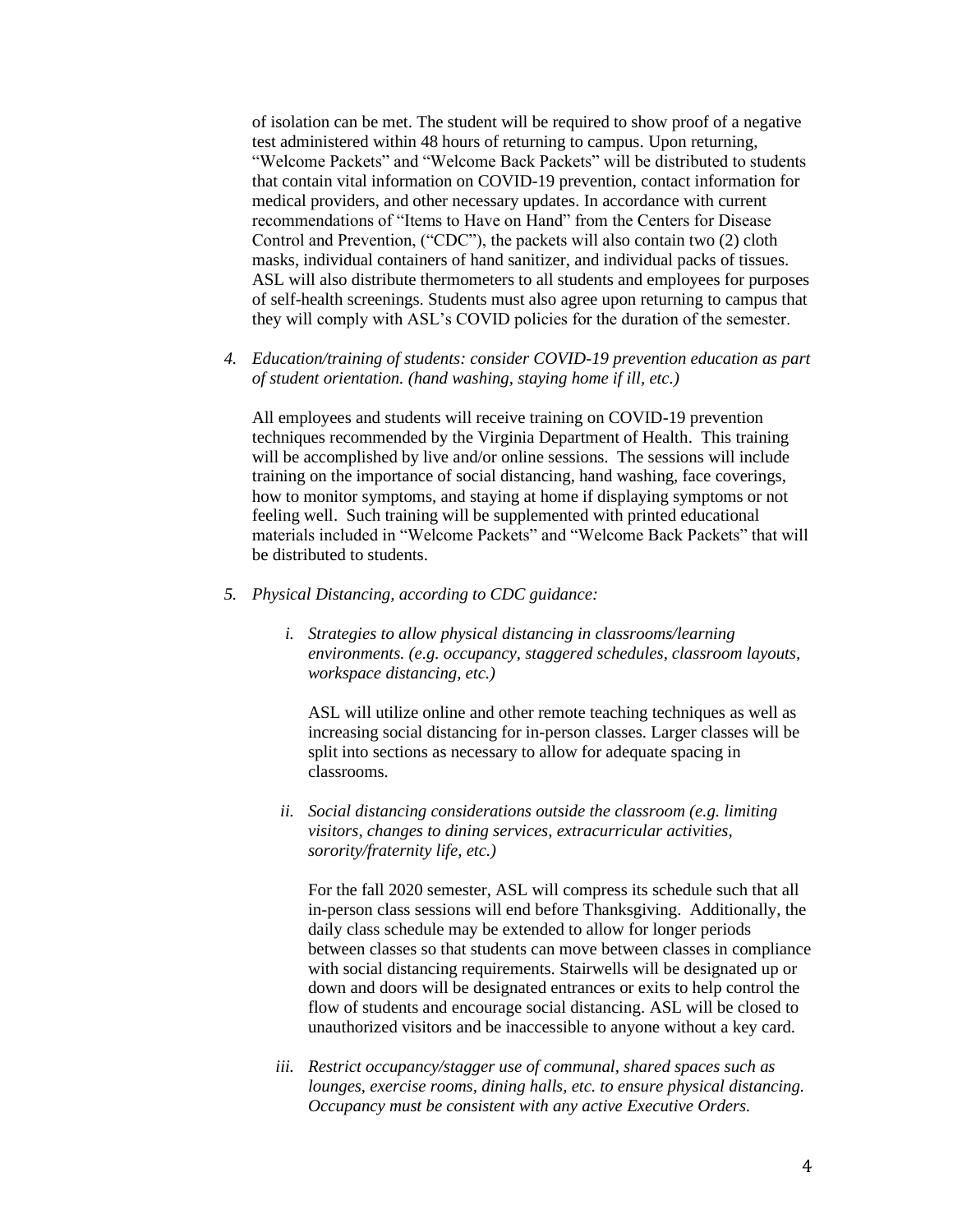ASL will post signage with newly calculated maximum occupancy to optimize physical distancing in shared space and to be consistent with any active directive from the Governor or advice from VDH.

*iv. Limitations on size of gatherings and/or strict physical distancing to be in place during gatherings.*

ASL will enforce limitations on the size of gatherings and/or strict physical distancing in compliance with the requirements laid out by the Governor and VDH at the time of the event.

*v. Strategies for food/dining services should be consistent with plans to optimize physical distancing.*

Not applicable. ASL does not have on-campus food or dining services. If ASL utilizes caterers for events, physical distancing requirements will be enforced and food servers must adhere to relevant guidelines, including the use of a face covering at all times. "Self-serve" or "buffet style" food service will not be utilized unless guidance from the Governor and VDH allows this type of service at the time.

- *6. Hygiene practices and cleaning/disinfecting protocols.*
	- *i. Cleaning and disinfection protocols to include frequently touched surfaces; transport vehicles; schedules for increased cleaning, routine cleaning, and disinfection; ensuring adequate cleaning supplies and correct use/storage.*

ASL has implemented an increased cleaning protocol. Generally, hightouch areas (i.e., door handles, door pushes, etc.) across campus will be cleaned throughout the day. High-traffic spaces (i.e., Lions Lounge, mailroom, etc.) will be cleaned multiple times throughout the day. Classrooms will be cleaned daily, with desks and other high-touch areas cleaned multiple times a day. Employees and students will be encouraged to clean their work or study stations with ASL provided cleaning supplies.

*ii. Provisions for hand sanitizer/handwashing stations*

ASL will disburse hand sanitizer stations, disinfecting wipes, and tissues throughout the campus in workplaces, classrooms, and common areas.

*iii. Minimize shared objects and ensure adequate supplies to minimize sharing to the extent possible (e.g. dedicated student supplies, lab equipment, computers, etc.).*

Attendance will be taken by roll call to avoid passing paper attendance sheets. ASL will also discourage the use of shared objects.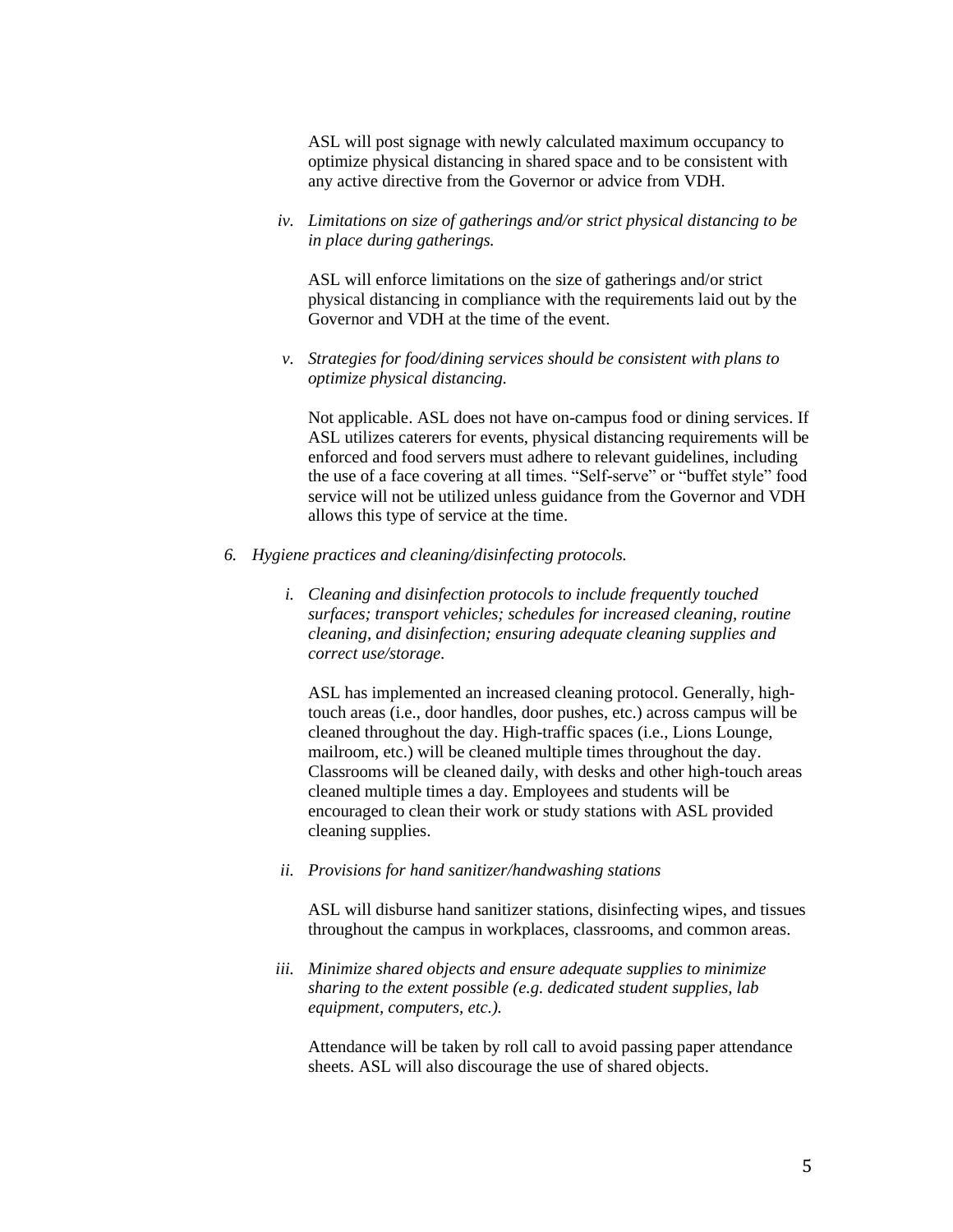*7. Housing*

Not applicable. ASL does not provide housing.

- *8. Consideration of vulnerable individuals (e.g. 65 years or older, underlying health conditions):*
	- *i. Policy options to support those at higher risk for severe illness to mitigate their exposure risk (e.g. telework, modified job duties, virtual learning opportunities).*

Employees: Employees with underlying conditions are encouraged to communicate with their supervisors in order to determine the best course of action. Employees may elect to stay home and utilize paid leave options and/or telework if available.

Students: Students with underlying conditions are encouraged to communicate with the Chief Academic Officer's office as early as possible in order to determine the best course of action to ensure that classes are not interrupted.

*ii. Implement flexible sick leave policies and practices that enable faculty, staff and students to stay home or self-isolate when they are sick or have been exposed.*

During an infectious disease outbreak, it is critical that ASL members do **not** report to campus while they are ill and/or experiencing the following symptoms: including but not limited to, fever (100.4 degrees F or 38) degrees C) or signs of a fever without the use of fever-reducing medications, accompanied by a cough, sore throat, runny or stuffy nose, body aches, headache, chills, or fatigue. Individuals who report to campus will be sent home in accordance with these health guidelines. If an individual develops symptoms or feels ill, he or she should report this to Abigail Wescott, [awescott@asl.edu](mailto:awescott@asl.edu) who will work with him or her to develop a plan of action.

Employees Specifically: Individuals who believe they may face particular challenges reporting to work during an infectious disease outbreak should communicate with their immediate supervisor in order to develop any necessary contingency plans. ASL has paid leave options available for full-time staff members who are unable to utilize telework options. In addition, employees have been informed of their right to additional paid leave options with the Families First Coronavirus Response Act, designed to assist employees affected by the COVID-19 outbreak with job-protected leave and pay, where applicable. Our existing FMLA leave policy still applies to all other FMLA-qualifying reasons for unpaid leave outside of this policy. Employees who experience circumstances that prevent them from maintaining a normal work schedule should contact their supervisor. ASL will be as flexible as possible in addressing these situations consistent with our academic and operational needs.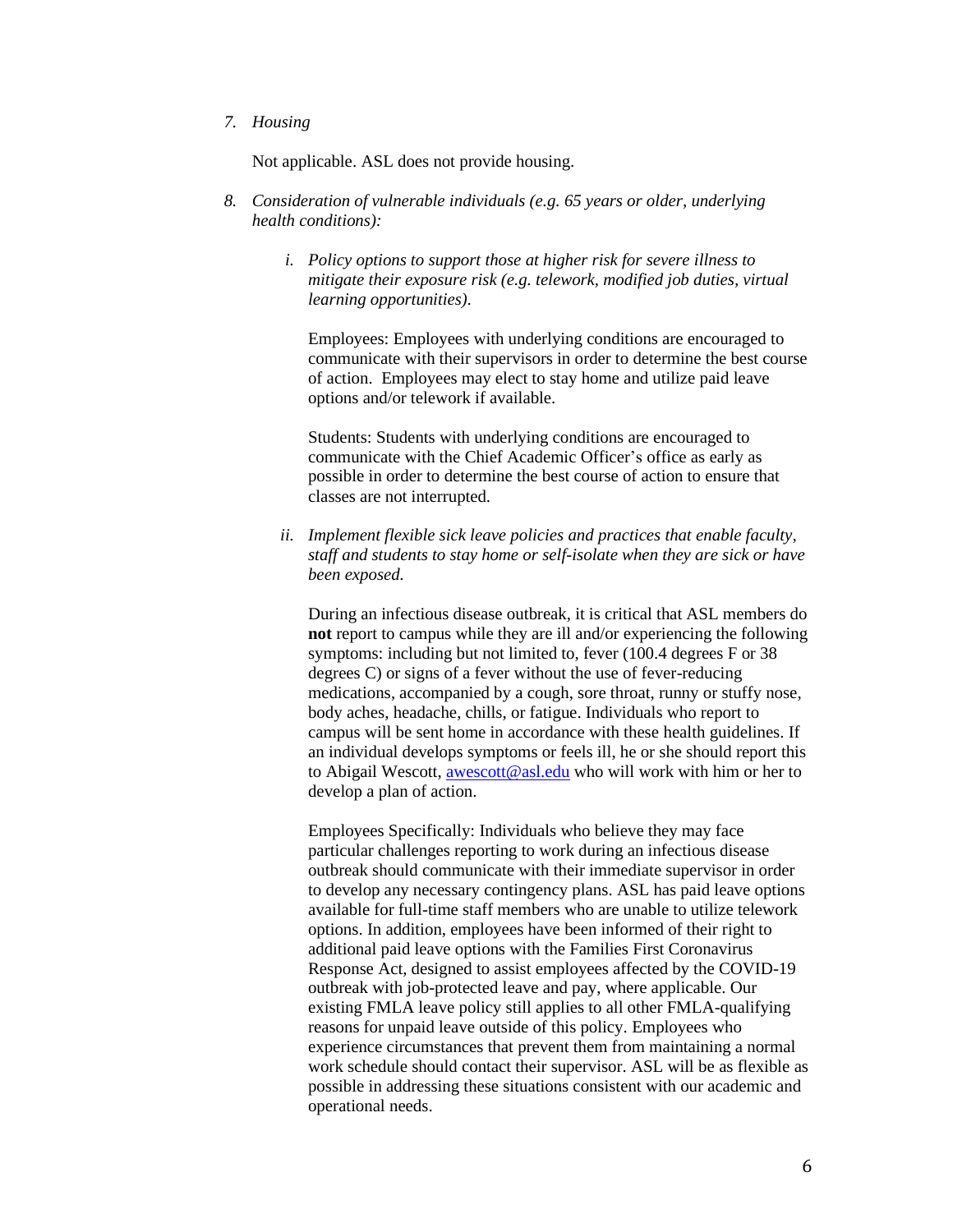Students Specifically: Students who are experiencing symptoms or who suspect they have been exposed to COVID-19 will be required to utilize remote learning options to continue their legal education and maintain class attendance.

# *iii. Develop policies for return to class/work after COVID-19 illness.*

ASL community members will be required to self-quarantine according to VDH and CDC guidelines before returning to campus following a COVID-19 illness or exposure.

## *9. International student considerations (e.g. COVID-19 travel health risks, CDC returning travelers guidelines, travel registry, etc.)*

Students will be advised of the risks of international travel prior to orientation and their return to campus. Students returning to campus from outside of the United States will be required to follow ASL's guidelines for international travel. Students returning to ASL following travel to a country for which CDC has issued a level 2 or 3 travel advisory should self-quarantine for a period of 14 days from the date of reentering the United States and should not return to the ASL campus until after the self-quarantine period.

International students unable to return to the United States should contact Chief Academic Officer's office to make arrangements.

*10. Partnership and communication/information sharing with the local community, health systems and other stakeholders.*

ASL will ensure that positive COVID-19 test results are reported in accordance with VDH protocols. Consistent with the current recommendations, ASL has partnered with the Buchanan County Department of Health and other regional VDH offices to support contact tracing among students, faculty, and staff. ASL will cooperate and assist the VDH with contacting students, faculty, and staff who have been identified through the contact tracing efforts. Upon identification of close contact of an infected person (Chief Academic Officer (for students) or Director of Personnel (for faculty and staff)) will notify the close contact of the need for quarantine. In the event that a student tests positive for COVID-19, this information will be reported to: Paige Lucas, CPHD District EPI and Robin Jackson, Nursing Supervisor for Buchanan County Health Dept. The Buchanan County Health Department has indicated that, once a case is reported to them, they will begin the contact tracing process. The Student Services Coordinator will work with VDH as necessary to make sure that the basic needs of any individual who is in isolation or quarantine are being met. ASL is currently partnering with Urgent Care in Grundy, Virginia, and Ultra Care in Pounding Mill, Virginia, to provide COVID-19 testing for faculty, staff, and students prior to returning to campus: (i) *Urgent Care*, 1107 Riverview Street, Grundy, VA 24614, (276) 244-1557; (ii) *Ultra Health*, 13401 Gov. GC Peery Highway, Pounding Mill, VA 24637, (276) 385-1183. ASL has been in communication with the local hospital, Buchanan General Hospital, regarding testing and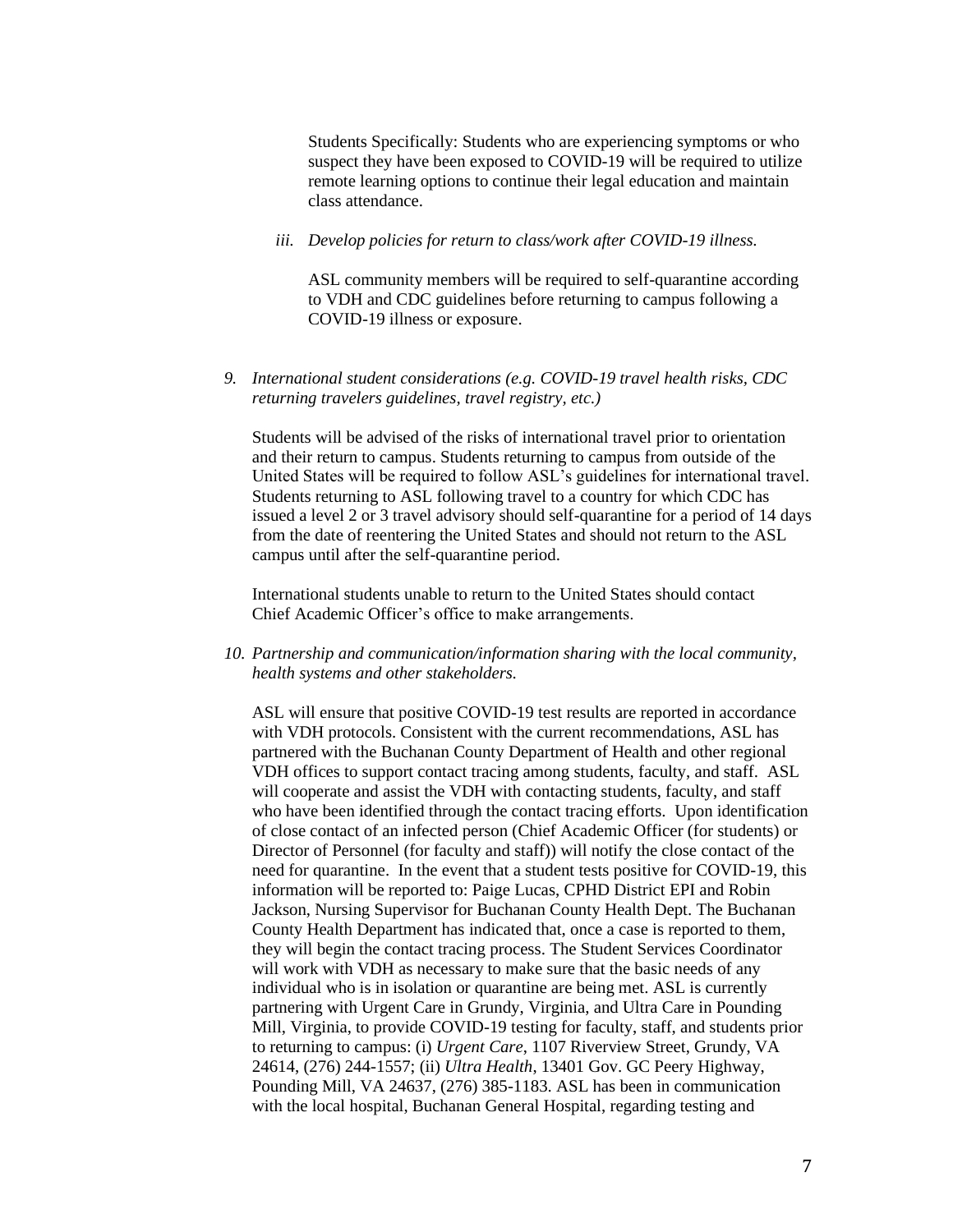additional services as necessary. If a more formal arrangement becomes necessary, ASL will communicate with Bradley A. McGlothlin, Laboratory Director for Buchanan General Hospital, and Matthew Loos, Chief Academic Officer for Ballad Health. ASL has established a working relationship with Ballad, through our Medical Legal Partnership Pilot Program, and is continuing to work with Ballad toward an MLP serving Ballad patients. ASL and the town of Grundy's population (912) does not necessitate a more formal partnership or information sharing arrangement with other stakeholders outside of those identified.

#### *11. Face coverings.*

*i. Plans submitted by each institution should include information on how it intends to teach/reinforce use of face coverings among students, faculty and staff.*

ASL will train community members on the benefits and appropriate circumstances to wear face coverings in accordance with VDH and CDC guidance and provide all community members with cloth face coverings.

Face coverings must be worn by all ASL community members in public areas and when social distancing guidelines cannot be maintained. "Public areas" include: entrances and exits of buildings and classrooms, hallways, stairwells, and bathrooms.

When social distancing guidelines can be maintained, ASL community members are nevertheless encouraged to wear face coverings.

### *12. Student Health Services (SHS):*

*i. Assurance of provision of medical-grade PPE for health services staff*

ASL does not provide in-person health services, but ASL will provide each member of staff and faculty with two reusable face masks.

*ii. Maintenance of typical (non-COVID-19) health services*

ASL does not provide in-person health services, but ASL will provide all students with a contact list of community health providers including clinics, urgent cares, pharmacies, and hospitals.

*iii. Mental health services*

ASL will provide virtual mental health counseling services by licensed counselors to all members of the ASL community.

*iv. SHS facility considerations such as waiting areas, signage, environmental management/cleaning, IT considerations, etc.*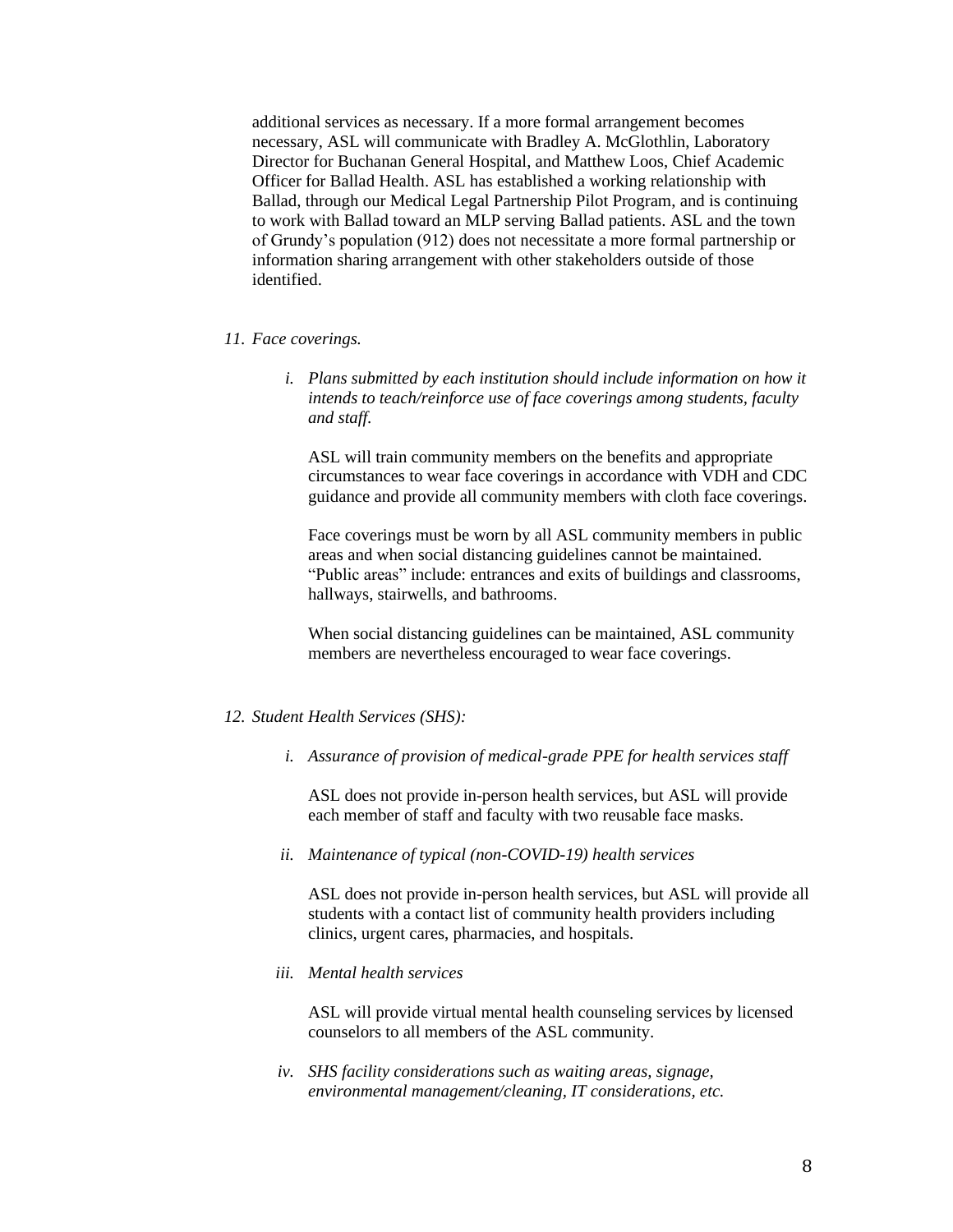Not applicable. ASL does not provide in-person health services.

*v. SHS administrative/staff considerations such as PPE, employee health program protocols, education/training of staff, billing/charges, staff scheduling, etc.*

Not applicable. ASL does not provide in-person health services.

*vi. SHS patient care considerations such as online appointments, strategies to limit shared objects (e.g. pens, keypads), triage protocols, screening forms, patient screening procedures (e.g. for symptoms/temperature checks before entering the clinic).*

Not applicable. ASL does not provide in-person health services.

*13. Large events, including athletic events, and others such as ceremonies or performances*

ASL will limit all events to conform with the restrictions set by the Governor and VDH at the time of the event. ASL will ensure that events comply with current social distancing guidelines.

### *14. Communications strategy*

Clear and consistent communication is a priority. The COO, Public Health Project Manager, Director of Communications, Dean of Students, and Student Services Coordinator will communicate directly with faculty, staff, and students about COVID-19 policies and pertinent changes. The COO and Public Health Project Manager will host a weekly virtual meeting with students, faculty, and staff to address all relevant COVID-19 information and any new changes. Additionally, students, faculty, and staff will be able to submit questions they have in advance of these meetings so they can be answered directly.

*15. Orientation and education/training, including anti-stigma training*

All employees and students will receive training on COVID-19 prevention techniques. This training will be accomplished by live and/or online sessions. The sessions will include anti-stigma training provided by licensed professional counselors. Such training will be supplemented with printed educational materials.

#### *B Monitoring Health Conditions to Detect Infection*

*1. Daily health screening questions and/or other health monitoring approaches that can be used to monitor health of the campus population.*

ASL will require all community members to self-monitor and track their symptoms and temperatures twice daily at home. If a member of the ASL community answers yes to any of the screening questions or has a fever (100.4°F or higher), the community member should stay home and not report to campus. Any individual who does not report to campus because of the development of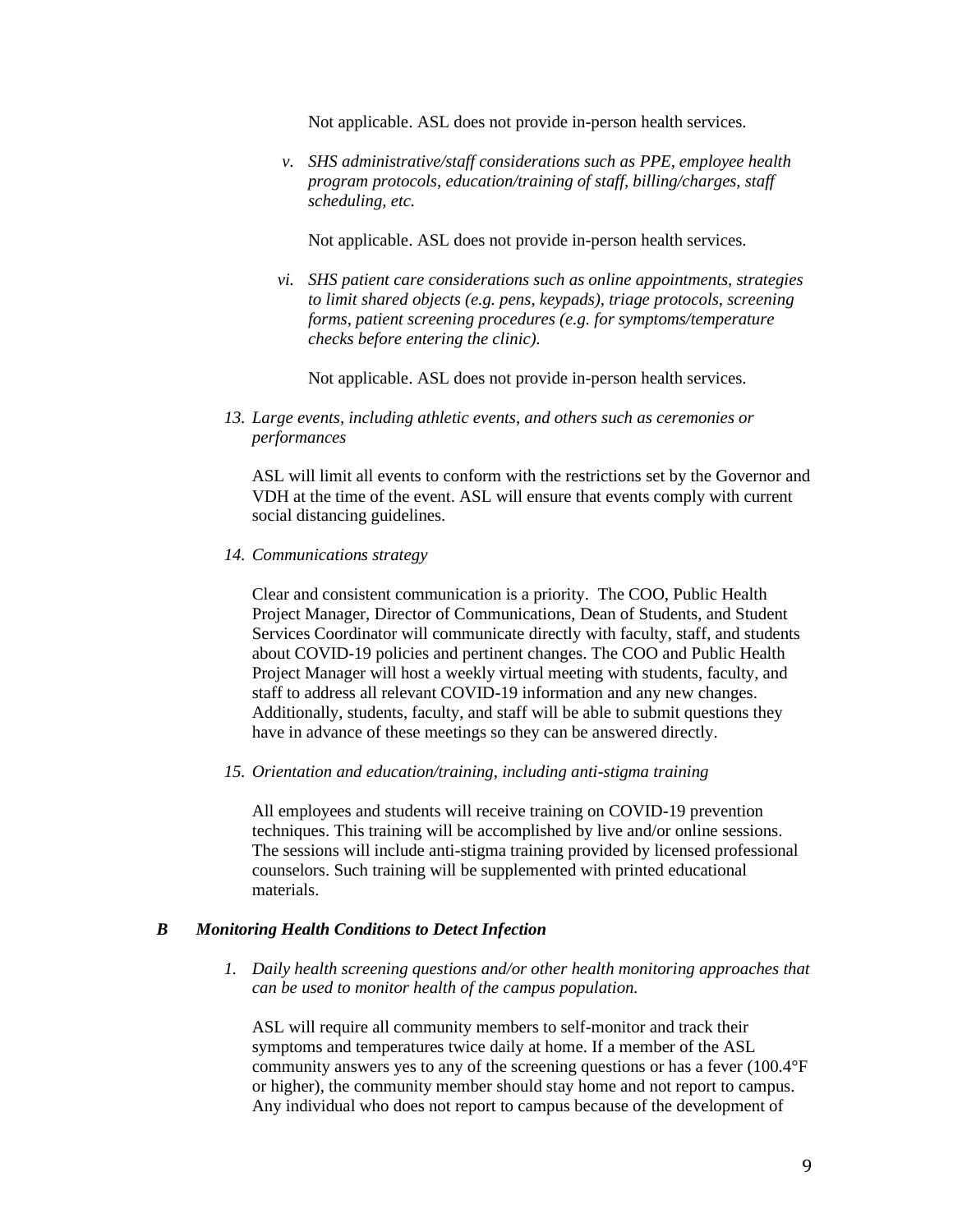symptoms or a fever must contact Abigail Wescott a[t awescott@asl.edu](mailto:awescott@asl.edu) to receive guidance on next steps.

ASL will also require all community members to complete a daily screening survey in advance of reporting to campus via Campus Clear. Upon completion of the daily screening all community members will be informed if they are permitted on campus or if they are not. If the screening informs the community member that the member is not cleared to come to campus that individual must immediately contact Abigail Wescott at **awescott@asl.edu** to receive guidance on next steps. Abigail Wescott will monitor all screening reports daily. If troubling answers are flagged, she will reach out to the individual community member and clarify the situation and engage the COVID Committee as necessary. If a community member reports COVID-19 symptoms upon arrival to campus or during his or her time on campus, ASL will activate the emergency protocol for COVID-19, as laid out by VDH.

*2. Campus level syndromic (disease) surveillance using electronic health record data or other disease surveillance methods as feasible.*

ASL faculty, staff, and students will be required to self-monitor and report their temperatures and symptoms daily to ASL. This information will be used to track the current health status of the community and additionally to track exposure if there is an incident.

*3. Establishment of a testing strategy. Testing strategies should consider testing for all students, faculty or staff with symptoms and access to testing for close contacts of cases as recommended by public health. Institutions may consult with their local health department, local health systems and other relevant partners.*

All ASL community members will need to complete initial testing before reporting to campus. Testing must be completed within 48 hours of reporting to campus initially. ASL has partnered with Town Center Urgent Care Medical Center in Grundy, Virginia to ensure that tests will be available for all ASL members at the onset of the semester. ASL community members who test positive will not be able to report to campus until the recommended period to discontinue isolation has been met.

Throughout the rest of the semester, ASL faculty, staff, and students who are exposed and/or showing symptoms will be required to stay off campus and selfquarantine until the recommended period to discontinue isolation has been met. Additionally, these individuals will be required to be tested and share their results with ASL. If an individual tests positive, ASL will activate the relevant procedure and notify authorities. This notification will include Paige Lucas, CPHD Director EPI and Robin Jackson, Nursing Supervisor for Buchanan County Health Department.

# *C Containment to Prevent Spread of the Disease When Detected*

*1. Partnership with VDH for contact tracing*

If a member of ASL tests positive for COVID-19, ASL will report the case to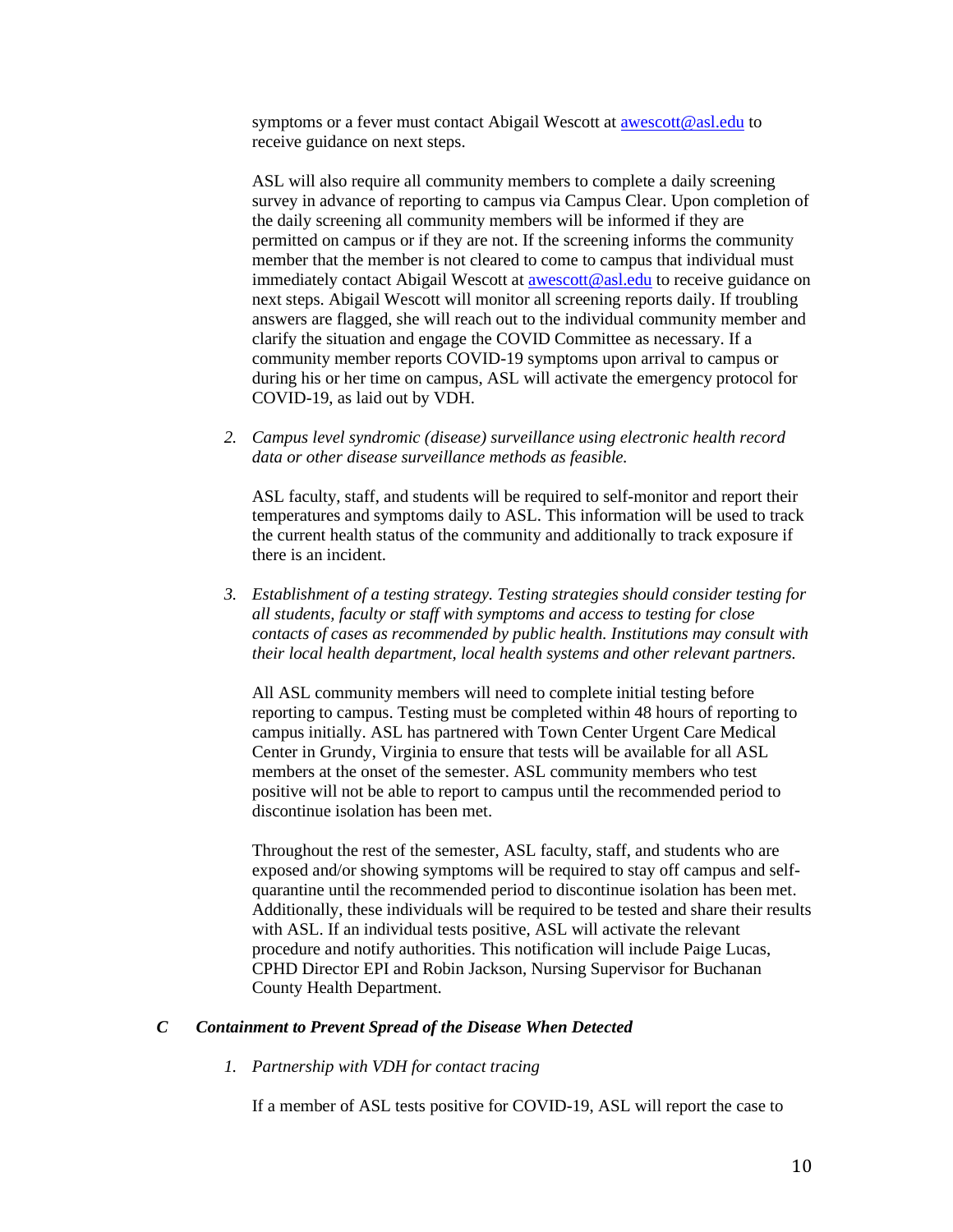Robin Jackson, Nursing Supervisor from Buchanan County Health Department and Paige Lucas, CPHD Director EPI from VDH. These partners, VDH and Buchanan County Health Department, have stated that once a case is reported to them that they will reach out to ASL for additional information regarding class schedules and campus contacts to begin the contact tracing process. ASL will fully cooperate with and provide information that can be gathered to these partners. ASL will support both Buchanan County Health Department and VDH in conducting contact tracing among students, faculty, and staff by assisting in contacting students, faculty, and staff who have been identified through the contact tracing efforts. The Chief Academic Officer will notify identified students and the Director of Personnel will notify identified faculty and staff of their close contact and their need to quarantine.

# *2. Quarantining and isolating (provision of housing, basic needs, medical case management)*

If a member of ASL is exposed to COVID-19, develops symptoms, tests positive, or violates any ASL COVID policies then he or she will be required to selfquarantine until the requirements for the discontinuation of isolation can be met.

Though ASL's students are not housed on campus and ASL does not have dining services, ASL will help to ensure that members of the ASL community who are in self-quarantine have access to services necessary to provide for their basic needs.

*3. Campus outbreak management*

Outbreaks of COVID-19 within the ASL community will be managed by daily screening for exposure and symptoms, self-quarantine for those exposed or experiencing symptoms, contact tracing within the community to ensure that everyone exposed is isolated and enhanced cleaning of areas exposed to individuals who are suspected of having been exposed.

*4. Partnership with local health systems to assure care for symptomatic individuals as needed. (e.g. a local health system representative could serve on the COVID-19 team)*

ASL will continue to coordinate and work with local health systems and urgent cares to assure care as needed. ASL will develop a list of providers in the area for ASL community members.

# *D Shutdown Considerations If Necessitated by Severe Conditions and/or Public Health Guidance*

*1. Plans regarding the criteria and process for campus dismissals or shutdowns. Decisions regarding dismissals and shutdowns should be made in consultation with local and state public health officials.*

ASL will continue monitor local and regional conditions as well as guidance from VDH, the Governor, and the CDC to determine if a campus closure is necessary. Additionally, ASL will monitor the number of ASL community